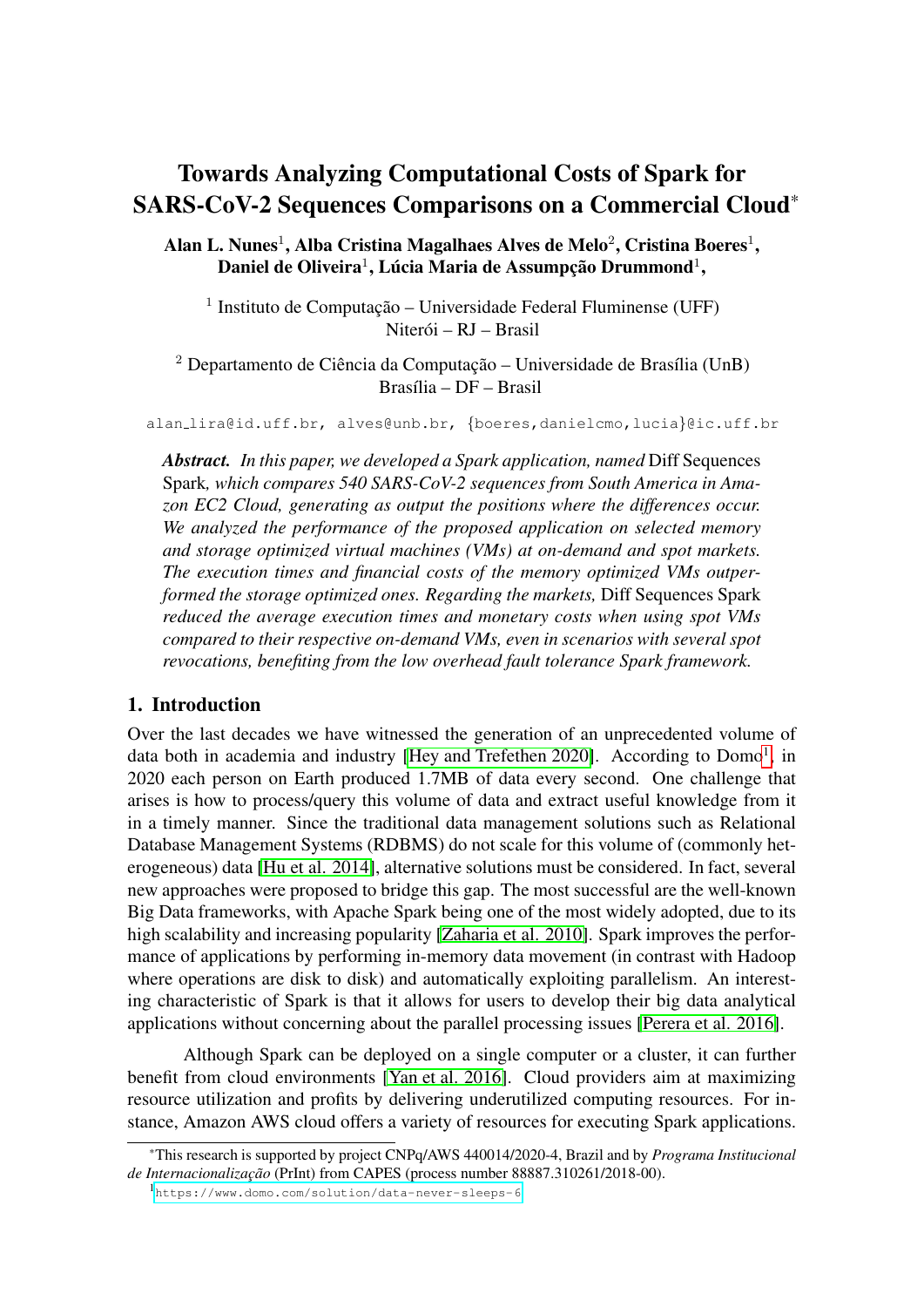This environment offers several advantages compared to dedicated infrastructures, such as rapid provisioning of resources and significant reduction of operational costs. Revocable virtual machines (VMs) are available at a reduced price on the *spot* market, that can be up to 90% cheaper than their *on-demand* counterparts (which are offered with a fixed financial cost per time unit of use and are not revoked by the provider). While big data applications can profit dramatically from executing on spot instances, their performance can, however, degrade, mainly if no fault-tolerance mechanism is provided. Running Spark in the cloud presents a range of challenges. For example, one of them is the selection of the proper configuration of parameters, both in Spark and cloud levels [\[de Oliveira et al. 2021\]](#page-10-0). There are many opportunities for optimizations. However, the user has to explore a huge configuration space in order to efficiently execute Spark applications. A poor choice of parameters not only significantly degrades the execution performance, but may also lead to big financial costs what can make the execution of the application unfeasible.

To illustrate the problem of optimizing Spark applications in a public cloud, the following example from the bioinformatics domain is consider: the studies associated with the Covid-19 pandemic are of particular interest, and the comparison of SARS-CoV-2 sequences is crucial to understand the behavior of this disease. More than a million SARS-CoV-2 sequences are available for general use in public genomic databases, *e.g.*, NCBI<sup>[2](#page-1-0)</sup>. The comparisons of such sequences generate big textual files with alignments [\[Rochman et al. 2021\]](#page-11-5) and it is difficult for the Biologist to identify mismatched positions, which correspond to mutations and their analyses is of great interest.

In order to identify the aspects related to performance and costs when running Spark applications on Amazon AWS cloud, we developed a Spark application, named Diff Sequences Spark<sup>[3](#page-1-1)</sup>, which compares biological sequences (all-against-all) and generates as output the positions where the nucleotide differences occur. We propose two versions of this Spark application that differ in the way data are structured and processed. Analyzes performed in preliminary tests showed that the Collection phase, which saves the results periodically in the disk, and the Diff phase, executed in memory, dominated the application execution time. Considering those results, we explored both memory and storage optimized virtual machines (VMs) types and markets (*i.e.*, *on-demand* and *spot*) to compare 540 SARS-CoV-2 sequences from South America. Previously in [\[Teylo et al. 2021,](#page-11-6) [Brum et al. 2021\]](#page-10-1), we observed the benefits of spot market when either the application can handle failures or it is executed within a framework that provides recovering mechanism in case of VM revocations. Since Spark provides fault tolerance mechanisms, we also investigate the effect of spot instances revocations, in terms of execution time and financial cost in our Spark application.

As an outcome of our contributions, performance results in Amazon EC2 reveals that *Diff Sequences Spark* application was able to run even on the VMs revocation scenarios, obtaining reductions of execution time up to 22.60% and of financial cost up to 62.22% when using the z1d.xlarge spot instance in comparison to the r5.xlarge on-demand instance (the cheapest on-demand instance used in the experiments) for 540 SARS-CoV-2 sequences comparison. This shows that clouds can play a fundamental role in ensuring the efficiency of the execution of such applications with reduced costs. The remainder of

<span id="page-1-0"></span><sup>2</sup>National Center for Biotechnology Information - <https://www.ncbi.nlm.nih.gov/>

<span id="page-1-1"></span><sup>3</sup> <https://github.com/alan-lira/diff-sequences-spark>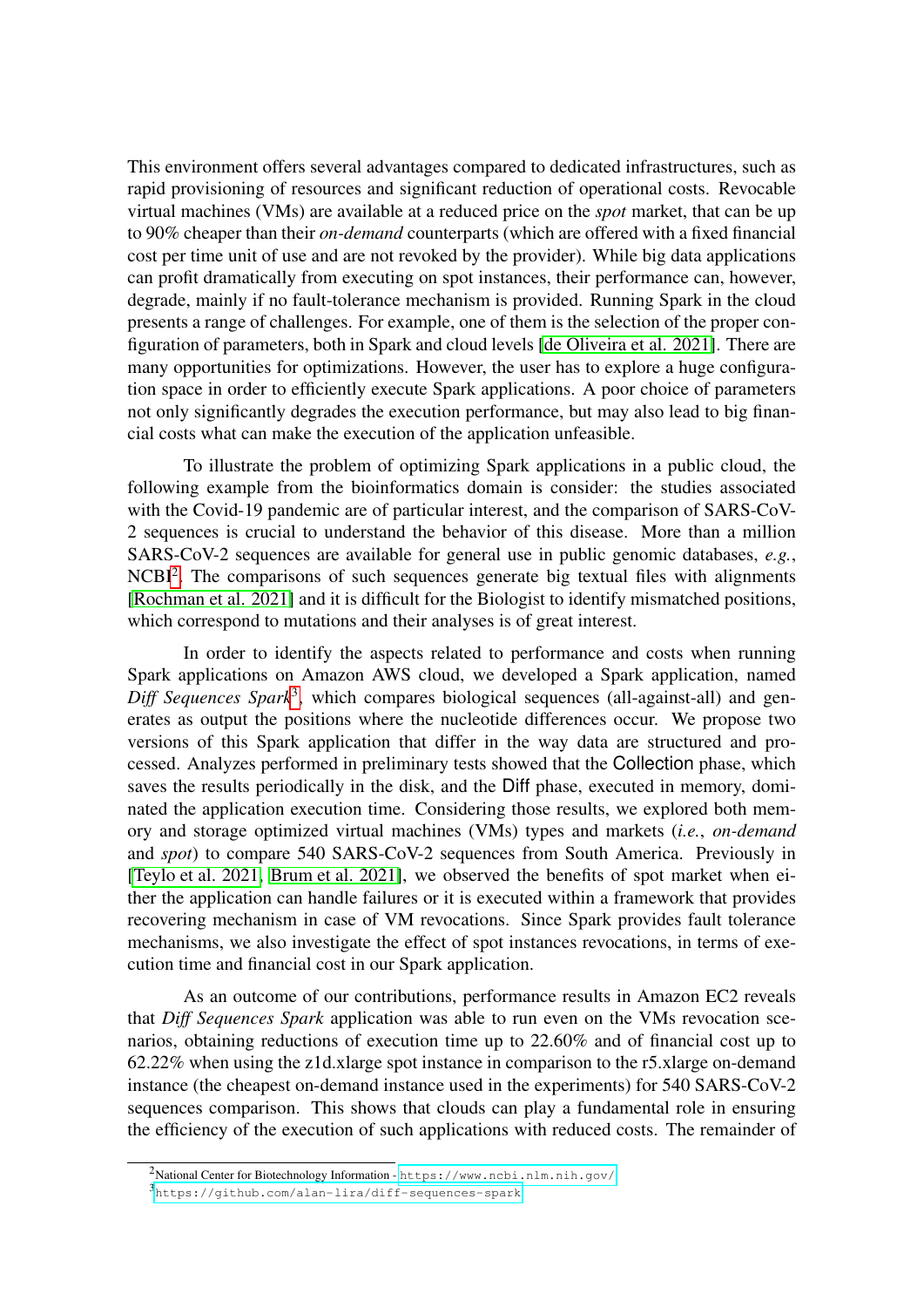this paper is organized as follows. Section [2](#page-2-0) details the Apache Spark framework. Section [3](#page-3-0) brings background and related work. Section [4](#page-4-0) describes the developed Spark application for all-against-all biological sequences comparison. Section [5](#page-8-0) presents experimental evaluation and, finally, conclusions are drawn in Section [6.](#page-10-2)

## <span id="page-2-0"></span>2. Apache Spark in a Nutshell

Apache Spark is a large-scale data processing framework designed for optimizing both batch and iterative parallel operations over large datasets. Spark executes the applications by chaining a series of operations [\[Zaharia et al. 2010\]](#page-11-2) and avoids the significant I/O overheads found in other frameworks such as Apache Hadoop. The main advantage of Spark is that it aims at keeping the data in memory (if possible) during the processing, which avoids reading data from and writing results back to file. In the context of a Spark application, we can find the *Driver* and the *Workers*. The Driver is the process where the user submits jobs in Spark (*i.e.*, it controls the execution). Workers are nodes where the data are processed, and each Worker may have several associated *Executors*, which in turn execute *Tasks* in a specific job. The number of Executors in a Worker is defined by the user, and it can vary according to the computing environment chosen to execute the Spark application.

One of the key advantages of Spark in comparison to other MapReduce frameworks is its in-memory structures such as *Resilient Distributed Dataset* (*RDD*) [\[Zaharia et al. 2012\]](#page-11-7) and *DataFrames* [\[Armbrust et al. 2016\]](#page-10-3), which essentially are inmemory collections of partitioned data instances that can be processed in parallel [\[Zaharia et al. 2012,](#page-11-7) [Zaharia et al. 2010\]](#page-11-2). While RDDs are sets of objects representing data, DataFrames are distributed collections of data with named columns, *i.e.*, DataFrames act as tables in relational databases (*e.g.*, PostgreSQL, Oracle, *etc*.). Besides the advantage of representing data as a well-known relational table, DataFrames also benefit from the Spark's Catalyst Optimizer [\[Armbrust et al. 2016\]](#page-10-3). Catalyst is focused on optimizing the query processing, and thus has several sets of rules that handle different phases of query execution: analysis, logical optimization, physical planning, and code generation to compile optimized queries for execution. Spark also provides more programming abstractions than other frameworks, such as filter, join, and collect [\[Zaharia et al. 2012\]](#page-11-7) instead of just classical Map and Reduce operations found in Hadoop. In particular, all Apache Spark operators are classified in (i) *Transformations* and (ii) *Actions*. A *transformation* produces a new RDD from an existing one, whereas an *action* enables the modification of current datasets without generating new RDDs. Spark evaluates both RDDs and DataFrames lazily, *i.e.*, it does not compute their result immediately. Instead, Spark registers that a transformation is applied to some dataset (in an RDD or DataFrame) and then computes transformations only when an action requires a result to be sent to the Driver.

Besides the advantage of in-memory data processing, Spark also provides useful fault tolerance mechanisms. Two types of failures may occur in the context of a Spark application: (i) Worker failure and (ii) Driver failure. In the case of failure in the Driver, the SparkContext (*i.e.*, the entry point to Spark) becomes unavailable and all Executors lose their in-memory data. If the Worker fails, all Executors associated with that Worker are killed (and of course all data in their memory are lost). However, the data are commonly replicated to other Worker nodes to achieve fault tolerance. The RDD has the capability of handling if any failure occurs in the Worker. This is possible since Spark creates a logical execution plan (*i.e.*, lineage graph) for all tasks executed in the context of an application.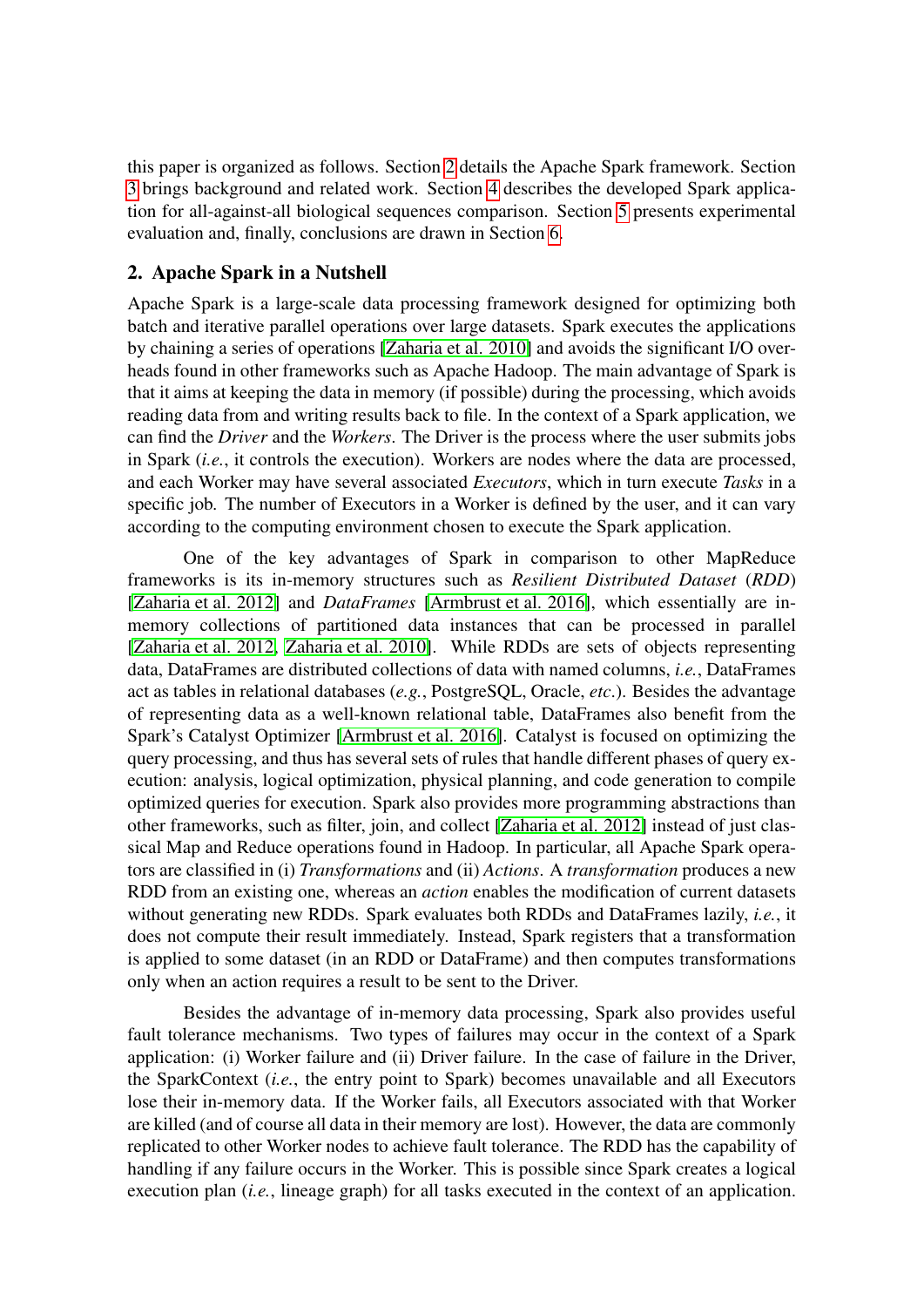For example, if a Worker fails during the execution and an RDD is lost, Spark can apply the same computation on that Worker (by following the lineage graph) to generate the same dataset again. Spark can also work together with Apache Mesos [\[Hindman 2011\]](#page-11-8) to provide another level of fault tolerance, where the Executors are restarted if they fail and a backup of the master node can be maintained, which is useful in the case of driver failures.

## <span id="page-3-0"></span>3. Biological Sequences Comparison

A biological sequence is a molecule of nucleic acid or protein. It is represented by a linear list of residues, which are nucleotide bases (for DNA and RNA sequences) or amino acids (for protein sequences). An alphabet of four nucleotides ( $\Sigma = \{A, T, G, C\}$ ) is used for DNA sequences [\[Durbin et al. 1998\]](#page-10-4). Even though SARS-CoV-2 sequences represent the virus responsible for the covid-19 disease (*i.e.*, RNA), DNA sequences of infected hosts are the ones stored in public repositories. In this study, we use DNA SARS-CoV-2 sequences with host=human. DNA sequences are usually compared with sequence alignment algorithms, which produce a textual file where the matching characters are highlighted [\[Durbin et al. 1998\]](#page-10-4). When highly similar sequences are compared, which is the case of SARS-CoV-2 sequences and its variants, the biologists are mostly interested in the differences, which may indicate mutations, not in the similarities, which are highlighted in the alignment file. Besides, since there are more than a million SARS-CoV-2 in the public repositories, the analysis is often done by geographical region and period of time, comparing a set of sequences to each other (all-against-all). Therefore, we advocate that a tool that performs all-against-all comparisons and outputs the differences among the sequences is extremely useful for SARS-CoV-2 genetic studies [\[Lau et al. 2021\]](#page-11-9).

#### 3.1. Related Work

*SparkSW* [\[Zhao et al. 2015\]](#page-11-10), as remarked by the authors, is the first Spark-based implementation of the Smith-Waterman algorithm that provides scalability and load-balancing efficiency for biological sequence pairwise alignment on distributed environment. *DSA* [\[Xu et al. 2017a\]](#page-11-11) leverages data parallel strategy based on SIMD instruction to parallelize the algorithm in each core associated to a worker node and employs memory-based distributed file system *Alluxio*[4](#page-3-1) as primary storage to speed up I/O performance and reduce network traffic. *CloudSW* [\[Xu et al. 2017b\]](#page-11-12) also leverages Spark and SIMD instructions to accelerate SW algorithm and supports both alignment scores and trace-backs.

To the best of authors' knowledge, few works investigate the challenges of executing Spark-based applications on cloud spot VMs. *TR-Spark* [\[Yan et al. 2016\]](#page-11-4), is a framework that allows for executing Spark applications on *transient resources* (spot instances in the case of AWS EC2) based on resource stability and data size reduction aware scheduling and lineage-aware checkpointing. [\[Yan et al. 2016\]](#page-11-4) specify background tasks on nodes that are temporarily not fully utilized for their primary tasks. In their framework, re-computation costs are minimized by backing up intermediate results according to resources instability level, re-computation cost, and data lineage. Also, to reduce the recomputations costs, *TR-Spark* prioritizes those tasks that output the least amount of data. They devise a proactive checkpointing policy, by saving data blocks that cannot be read and processed by its next stage before the virtual instances failure. This revocation time

<span id="page-3-1"></span><sup>4</sup> <https://www.alluxio.io>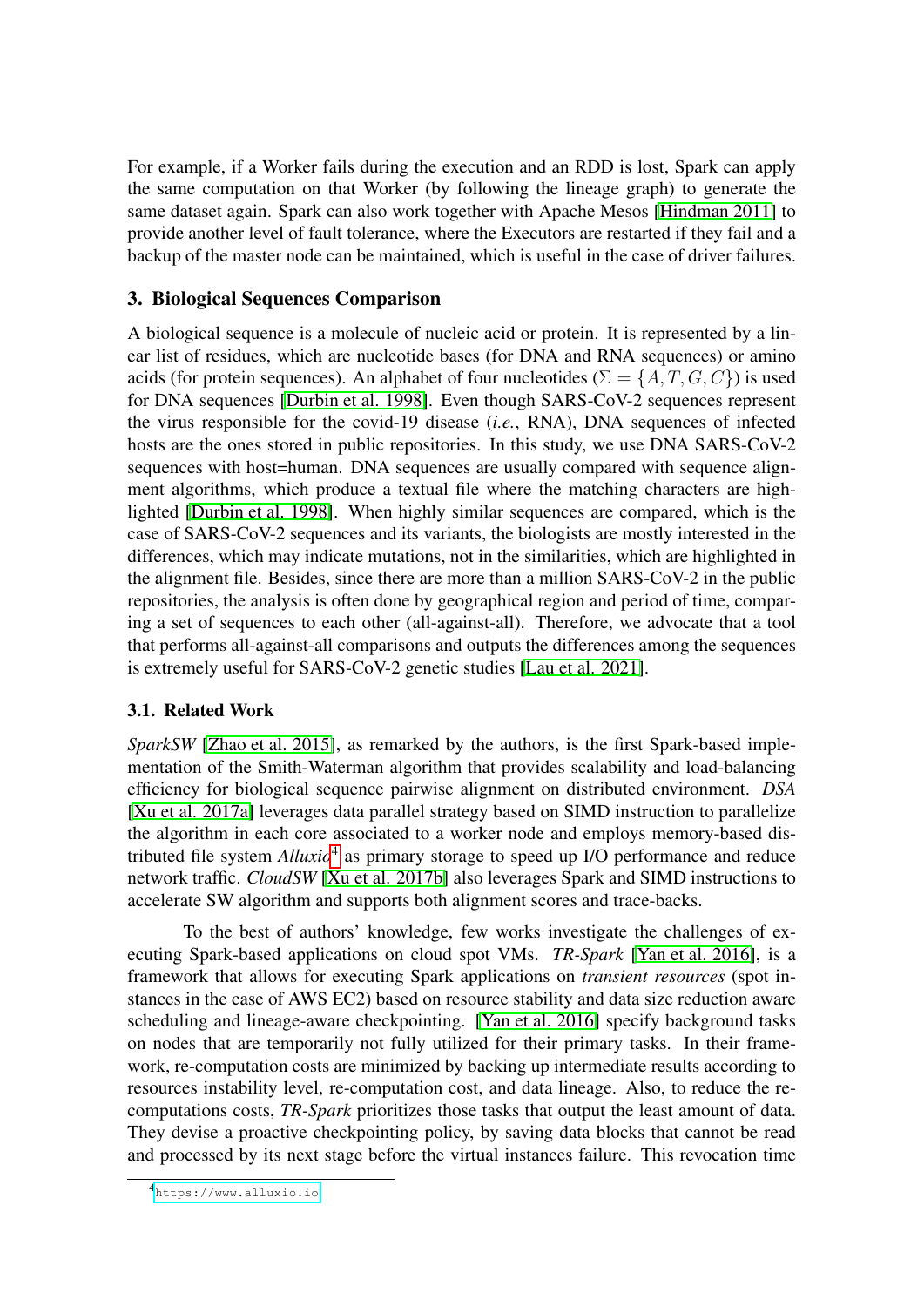is defined following a probabilistic approach. Although they plan to minimize checkpointing overheads, revocation time is hard to accurately predict. Albeit the paper has shown promising performance results, close to those Spark executions on stable resources, their work is based on the stability prediction of the VMs. [\[Xu et al. 2019\]](#page-11-13) propose *iSpot*, a resource provisioning framework that explores the use of transient servers in the cloud. The framework classifies stable transient servers during the job execution based on the Long Short-Term Memory (LSTM) method (*i.e.*, an artificial recurrent neural network architecture). Also, *iSpot* includes Spark application performance modeling by predicting the performance of Spark stages and jobs based on automatic job profiling. Furthermore, an analytical performance checkpointing mechanism is provided, considering the Spark performance model, data checkpointing and restoration overheads. Although the results show a decrease on the financial costs, their analysis relies only on the use of spots.

## <span id="page-4-0"></span>4. Spark-based All-Against-All Sequences Comparison

Rather than proposing a novel pairwise sequence alignment tool, the all-against-all sequences comparison is performed through the following phases: Diff and Collection. The Diff phase finds all different nucleotide letters occurrences from the input sequences, while the Collection phase consists of persisting these occurrences as comma-separated-values output files into non volatile disk storage. Further details are presented as following.

#### 4.1. Notation

Let  $S = \langle s_1, s_2, \ldots, s_N \rangle$  be the input list of nucleotide enumerated sequences to be compared. These sequences are represented in DataFrames, which are distributed collections of data with named columns. Thus, each DataFrame R is composed of a set of tuples (*i.e.*,  ${r_1, ..., r_d}$  with  $d = |R|$ , that follows a schema  $\Re$ , with its respective attribute types. In the context of this paper, the schema  $\Re$  has one attribute for each position of the enumerated sequence, and each attribute stores a char that represents one of the four nucleotide bases: (i) adenine - A, (ii) cytosine - C, (iii) guanine - G, and (iv) thymine - T. In the proposed approach, we define two sets of DataFrames according to the number of sequences they contain during the processing: (i) *single sequence* and (ii) *multiple sequences*. Let  $D<sub>s</sub>$  be the set of *single sequence* DataFrames, where each  $d(i) \in D_s$  stores a single sequence  $s_i$ . In turn,  $D_m$  is the set of *multiple sequences* DataFrames, where each  $d(i) \in D_m$  stores the sequences  $\{s_{i+1}, \ldots, s_N\}$ .

#### 4.2. Diff Phase

Two different versions of the Diff phase, named  $\text{DIFF}_1$  and  $\text{DIFF}_{opt}$ , are presented. Although both approaches focus on comparing pairs of input sequences, their main difference resides in how the Spark DataFrames are generated and compared. Regarding the Diff phase itself, it consists of the following Spark transformation functions: join, filter and drop. Basically, the Diff phase does a positional comparison of DataFrames' nucleotide letters to identify which are different. For a given position, if any empty (null) nucleotide letter is found then the respective position is discarded from  $d_r$  as it means that one sequence is longer than the other, which makes them incomparable in that position.

In  $DIFF_1$ , an all-against-all comparison is carried out considering only the DataFrames in  $D_s$ , *i.e.*, during the Diff phase, the comparison is held between  $d(i) \in D_s$ and  $d(j) \in D_s$ ,  $\forall i \le N$ ,  $j = i+1, \ldots, N$ . While this version seems quite intuitive, it hides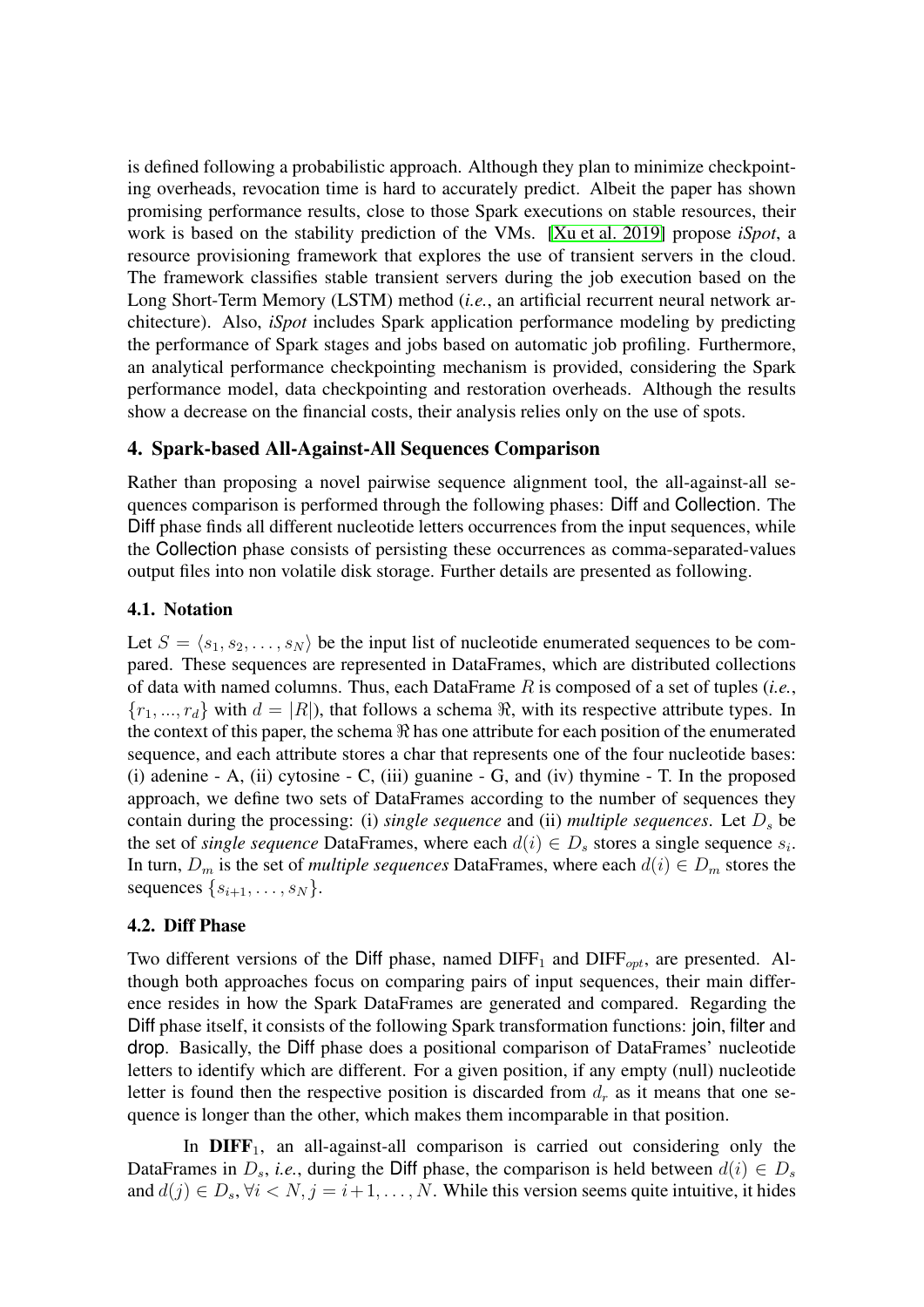a Spark application optimization issue: each DataFrame pair comparison (Diff phase) produces a resulting DataFrame  $d_r$ . Due to an all-against-all DataFrames comparison, the estimate Diff phases amount  $dp_a$  is  $\frac{N(N-1)}{2}$ . Figure [1](#page-5-0) illustrates the resulting DataFrames obtained from DIFF<sub>1</sub> implementation when  $N = 4$  micro sequences are compared.



<span id="page-5-0"></span>**Figure 1.** Results of DIFF<sub>1</sub> comparisons with  $N = 4$  micro sequences.

**DIFF**<sub>opt</sub>, on the other hand, works on both sets  $D_s$  and  $D_m$  by performing a Diff phase on  $d(i) \in D_s$  and the respective  $d(i) \in D_m$ , for  $i = 1, ..., N - 1$ . Since the DataFrames being compared are *single* sequence DataFrames and multiple sequences DataFrames, Spark optimizes transformation functions (join, filter and drop), by performing a multisequence parallel comparison. Nonetheless, due to Spark limitations on the multisequence parallel comparison mainly for large  $N$ , a DataFrame has a limited size  $max_D$ . In this way, whenever  $N > max_D$ , each  $d(i) \in D_m$  is divided in  $\frac{N}{max_D}$  DataFrames of size  $max_D$  to be used in the Diff phase with the respective single sequence DataFrame  $d(i) \in D_s$ . The estimated Diff phases amount  $dp_a$ , with a small absolute error, is then,  $N(N-1)$  $\frac{N(N-1)}{max_D} - \frac{N(N-max_D)}{2max_D}$  $\frac{N - max_D}{2 max_D}$ , if  $1 \leq max_D < \frac{N}{2}$  $\frac{N}{2}$ ; or  $2(N-1) - max_D$ , if  $\frac{N}{2} \leq max_D < N$ . Each line in each resulting DataFrame  $d_r(i)$  produced by DIFF<sub>opt</sub> refers to the positional comparison between the nucleotide letter of the sequence in  $d(i) \in D_s$  and the nucleotide letters of every sequence in  $d(i) \in D_m$ . For a given position, if they are mismatched, the corresponding nucleotide letters is shown in  $d_r(i)$ , otherwise a '=' character is produced. **Figure [2](#page-5-1)** illustrates the resulting DataFrames obtained from  $\text{DIFF}_{\text{out}}$  implementation when the same  $N = 4$  micro sequences are compared with  $max_D = 3$ .



<span id="page-5-1"></span>**Figure 2.** DIFF<sub>ont</sub> comparisons with  $N = 4$  micro sequences and  $max_D = 3$ .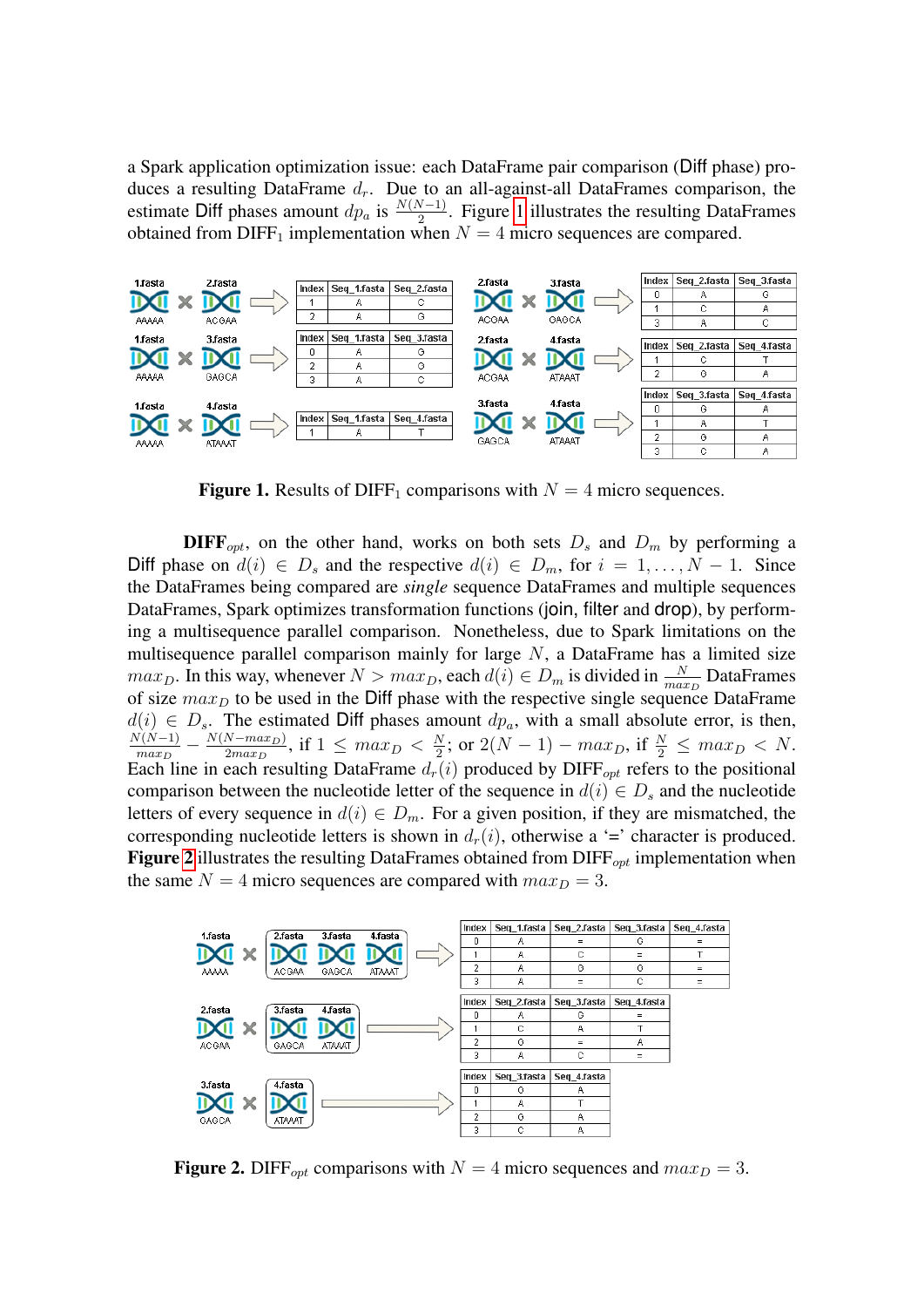#### 4.3. Spark DataFrames Customized Partitioning

Partitions are logical chunks of data which Spark defines and distributes over Worker nodes in the cluster in order to minimize the amount of I/O operations and to achieve efficient processing. Thus, each chunk of data assigned to a partition resides in a unique Worker. Let  $N_p$ be the number of partitions of a DataFrame and  $N_c$ , the number of CPU cores in the cluster. Whenever DataFrames are created, Spark automatically sets  $N_p = N_c$ . Furthermore, when any Spark transformation that triggers data shuffling over DataFrames is performed (*e.g.*, join function), the resulting DataFrame's  $N_p$  is *auto set* to 200. Having  $N_p$  defined, Spark creates a task per partition executed by Executor designated by Spark Scheduler. The auto setting can lead to poor performance depending on the amount of data loaded to each partition: either a small amount of data is distributed over too many partitions, corresponding to a large set of Spark tasks; or the opposite, each task is assigned to a large load that results in long running Spark tasks (too long tasks can cause an out of memory error). Yet, one must bear in mind that there is an overhead incurred due to Spark task creation, scheduling and management. This work proposes the use of the guidelines presented in Spark Tuning<sup>[5](#page-6-0)</sup>, and therefore, sets  $N_p = 3N_c$  on DataFrames creation. Furthermore, the DataFrames re-partitioning after the join operation is carried out taking in account their estimated resulting size in bytes,  $N_c$  and a maximum size of 128 MB for each partition.

#### 4.4. Collection Phase

The main purpose of the Collection phase is to consolidate the Spark transformations performed during the Diff phase. By calling a Spark 'write.csv' action, all Spark Executors write into their non-volatile storage the Diff result's partial data as comma-separated values files. Each line of these files contains the position (index) of a diff occurrence and the corresponding nucleotide letters, one for each sequence that integrated the last Diff. Two versions of the Collection phase were explored: Distributed Write (DW) and Merged Write (MW). In the case of DW, for each Diff performed, every Executor  $E_k$  writes its Diff result's partial data into p local files, where  $p \leq N_p$  is the number of exclusive partitions (tasks) assigned to  $E_k$ . On the other hand, in the case of MW, for each Diff performed, every Executor sends its Diff result's partial data to one Executor designated by Spark, which will merge and write all received data into a single local file.

#### 4.5. Preliminary Experimental Evaluation

In order to evaluate  $\text{DIFF}_1$  and  $\text{DIFF}_{opt}$  implementations, some preliminary experiments were conducted. Nine Amazon EC2 t2.medium virtual instances were used, of which: one was set as Spark Driver (Master) and the remaining eight used as Spark Workers. Each virtual instance had 2 vCPUs, 4 GiB of Memory and 8 GiB Storage (EBS). The Spark Driver instance was launched as on-demand, costing 0.0464 USD per hour, while the Spark Executors were launched using spot price market, each one costing 0.0139 USD per hour. A Spark 3.1.2 standalone cluster in client deploy mode was set up and the following job submit options were defined: 8 Executors (1 per Worker node), 2 GiB Memory per Executor and 16 Cores in total (2 Cores per Executor). The experiments were carried out considering subsets of SARS-CoV-2 nucleotides taken from 540 South America SARS- $CoV-2$  nucleotide merged sequences, which were obtained from the NCBI-Virus<sup>[6](#page-6-1)</sup> database

<span id="page-6-1"></span><span id="page-6-0"></span><sup>5</sup> <https://spark.apache.org/docs/latest/tuning.html#level-of-parallelism>

<sup>6</sup> <https://www.ncbi.nlm.nih.gov/labs/virus/vssi/>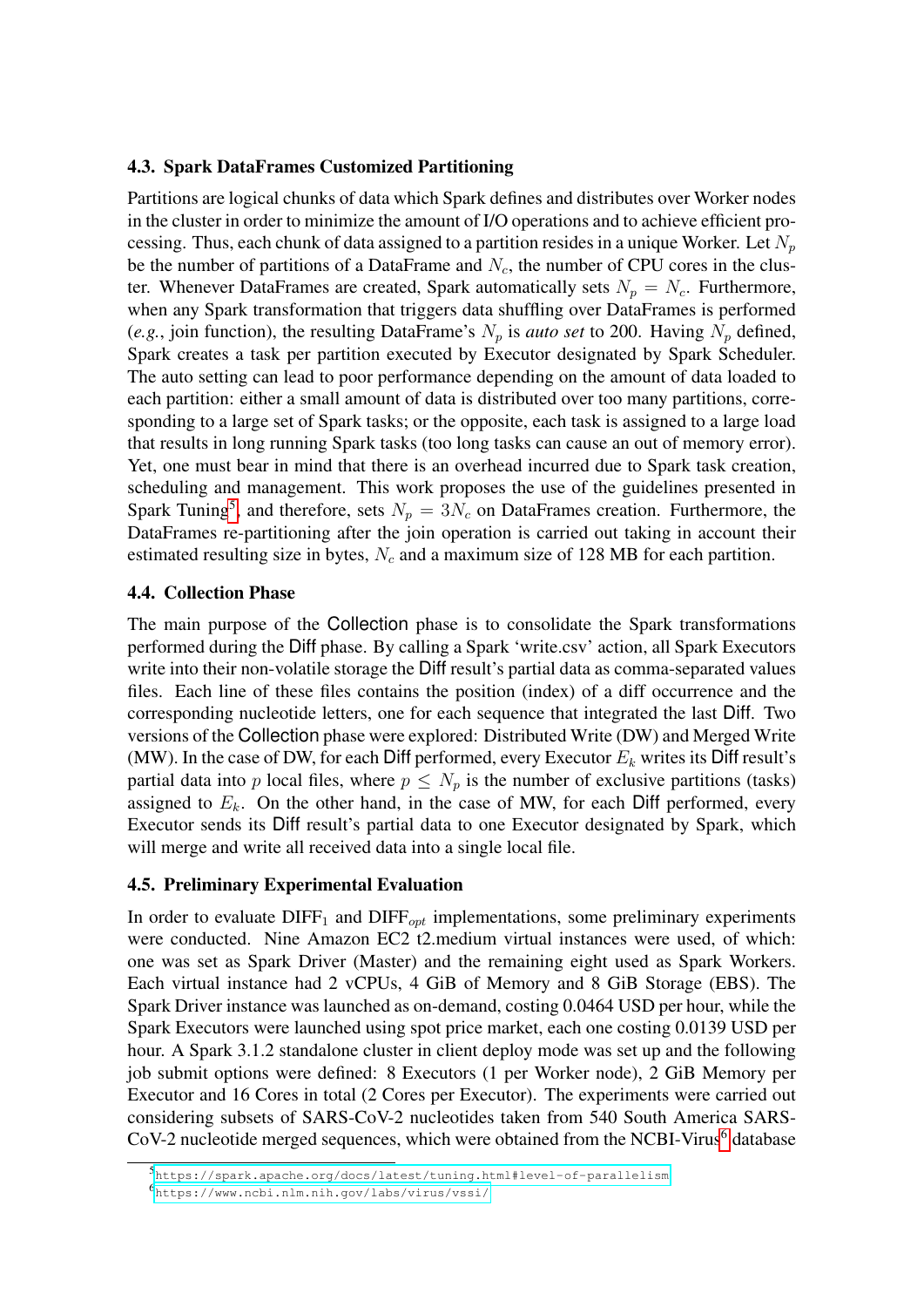and split as individual sequences files using the Fasta-Splitter<sup>[7](#page-7-0)</sup> tool, making possible the individual sequences comparisons. For the DIFF<sub>opt</sub> assessment, a  $max_D = 63$  value was set. Each experiment was executed three times. Table [1](#page-7-1) summarizes the average times to execute the Diff and Collection phases, separately, and the overall average execution times and monetary costs, for three rounds of preliminary experiments as discussed next.

| <b>Experiments</b><br>Round | $N$ SARS-CoV-2<br><b>Sequences</b> | <b>Average Diff Phase</b><br><b>Time (Minutes)</b> |                       | <b>Average Collection Phase</b><br><b>Time (Minutes)</b> |                       | <b>Average Execution</b><br><b>Time (Minutes)</b> |                       | <b>Average Execution</b><br>Cost (USD) |                       |
|-----------------------------|------------------------------------|----------------------------------------------------|-----------------------|----------------------------------------------------------|-----------------------|---------------------------------------------------|-----------------------|----------------------------------------|-----------------------|
|                             |                                    | $\mathbf{DIFF}_1$                                  | $\mathbf{DIFF}_{opt}$ | $\mathbf{DIFF}_1$                                        | $\mathbf{DIFF}_{opt}$ | $\mathbf{DIFF}_1$                                 | $\mathbf{DIFF}_{opt}$ | $\mathbf{DIFF}_1$                      | $\mathbf{DIFF}_{opt}$ |
|                             | $\overline{2}$                     | 0.0022                                             | 0.0053                | 0.2815                                                   | 0.2893                | 0.4256                                            | 0.4362                | 0.0011                                 | 0.0011                |
|                             | 4                                  | 0.0045                                             | 0.0083                | 0.9854                                                   | 0.5825                | 1.1537                                            | 0.7530                | 0.0030                                 | 0.0020                |
|                             | 8                                  | 0.0105                                             | 0.0196                | 2.8430                                                   | 1.1275                | 3.0950                                            | 1.3454                | 0.0081                                 | 0.0035                |
|                             | 16                                 | 0.0267                                             | 0.0468                | 8.1126                                                   | 1.9528                | 8.6050                                            | 2.2651                | 0.0226                                 | 0.0059                |
| $FRPE$                      | 32                                 | 0.0762                                             | 0.1850                | 29.6007                                                  | 3.5592                | 30.9374                                           | 4.2317                | 0.0813                                 | 0.0111                |
|                             | 64                                 | 0.3822                                             | 0.5770                | 123.6268                                                 | 5.6632                | 130.7519                                          | 9.2003                | 0.3434                                 | 0.0242                |
|                             | $\overline{2}$                     | 0.0112                                             | 0.0141                | 0.2579                                                   | 0.2881                | 0.4139                                            | 0.4731                | 0.0011                                 | 0.0012                |
|                             | 4                                  | 0.0200                                             | 0.0218                | 0.8406                                                   | 0.4648                | 1.0336                                            | 0.6453                | 0.0027                                 | 0.0017                |
| $SRPE$                      | 8                                  | 0.0458                                             | 0.0419                | 2.6194                                                   | 0.9115                | 2.9148                                            | 1.1462                | 0.0077                                 | 0.0030                |
|                             | 16                                 | 0.1237                                             | 0.1021                | 6.5475                                                   | 1.7639                | 7.2007                                            | 2.1544                | 0.0189                                 | 0.0057                |
|                             | 32                                 | 0.4009                                             | 0.1576                | 18.9651                                                  | 2.8872                | 20.9013                                           | 3.5074                | 0.0549                                 | 0.0092                |
|                             | 64                                 | 1.4076                                             | 0.5242                | 65.6623                                                  | 4.9424                | 72.4692                                           | 6.5623                | 0.1904                                 | 0.0172                |
| $TRPE$                      | $\overline{2}$                     | 0.0112                                             | 0.0127                | 0.1836                                                   | 0.1746                | 0.3596                                            | 0.3291                | 0.0009                                 | 0.0009                |
|                             | 4                                  | 0.0204                                             | 0.0215                | 0.5877                                                   | 0.3152                | 0.7770                                            | 0.4955                | 0.0020                                 | 0.0013                |
|                             | 8                                  | 0.0478                                             | 0.0455                | 1.7232                                                   | 0.5287                | 2.0287                                            | 0.7694                | 0.0053                                 | 0.0020                |
|                             | 16                                 | 0.1358                                             | 0.0883                | 5.0213                                                   | 0.9464                | 5.7202                                            | 1.3004                | 0.0150                                 | 0.0034                |
|                             | 32                                 | 0.3989                                             | 0.2186                | 16.1036                                                  | 1.8633                | 18.0104                                           | 2.5403                | 0.0473                                 | 0.0067                |
|                             | 64                                 | 1.4035                                             | 0.7150                | 61.7254                                                  | 3.4916                | 68.4508                                           | 5.2757                | 0.1798                                 | 0.0139                |

<span id="page-7-1"></span>Table 1. Diff and Collection phases average times, overall execution times and monetary costs for  $\text{DIFF}_1$  and  $\text{DIFF}_{opt}$ .

The first round of preliminary experiments  $FR_{PE}$  assesses DIFF<sub>1</sub> and DIFF<sub>opt</sub> when using DataFrames auto partitioning and DW. Their standard deviation values ranged from 0.0002 to 0.21, from 0.01 to 16.78, from 0.0087 to 19.80 and from 0.0001 to 0.05, respectively. As N increases,  $\text{DIFF}_1$  loses performance in relation to  $\text{DIFF}_{\text{out}}$ , which was approximately 14.2 faster and cheaper than  $\text{DIFF}_1$  considering 64 SARS-CoV-2 sequences.

A second round of preliminary experiments  $SR_{PE}$  analyzes the efficiency regarding a customized DataFrames partitioning scheme, but also using DW. Their standard deviation values ranged from 0.0001 to 0.07, from 0.02 to 4.08, from 0.02 to 3.78 and from 0.0001 to 0.01, respectively. Compared to  $FR_{PE}$  results, both DIFF<sub>1</sub> and DIFF<sub>opt</sub> achieved better performance (except for DIFF<sub>opt</sub> when  $N = 2$ ). Interestingly, for  $N = 64$  and  $SR_{PE}$ , DIFF<sub>1</sub> execution time and monetary cost had an average percentage decrease of 44.5% while DIFF $_{\text{out}}$  reduced around 28.7%.

The third round of preliminary experiments  $TR_{PE}$  evaluates the efficiency of MW. Their standard deviation values ranged from 0.0015 to 0.02, from 0.0121 to 0.85, from 0.0080 to 0.85 and from 0.0001 to 0.0022, respectively. A percentage decrease on the collection time (write to disk) was noticed when switching from DW to MW. In the case of 64 SARS-CoV-2 sequences, the decrease in  $TR_{PE}$  was approximately 6% for DIFF<sub>1</sub> and 29.3% for  $\text{DIFF}_{\text{out}}$ .

Therefore, bearing in mind the results obtained so far, the *Diff Sequences Spark* application proposed in this work employs customized DataFrames partitioning scheme,

<span id="page-7-0"></span><sup>7</sup> <https://github.com/alan-lira/fasta-splitter>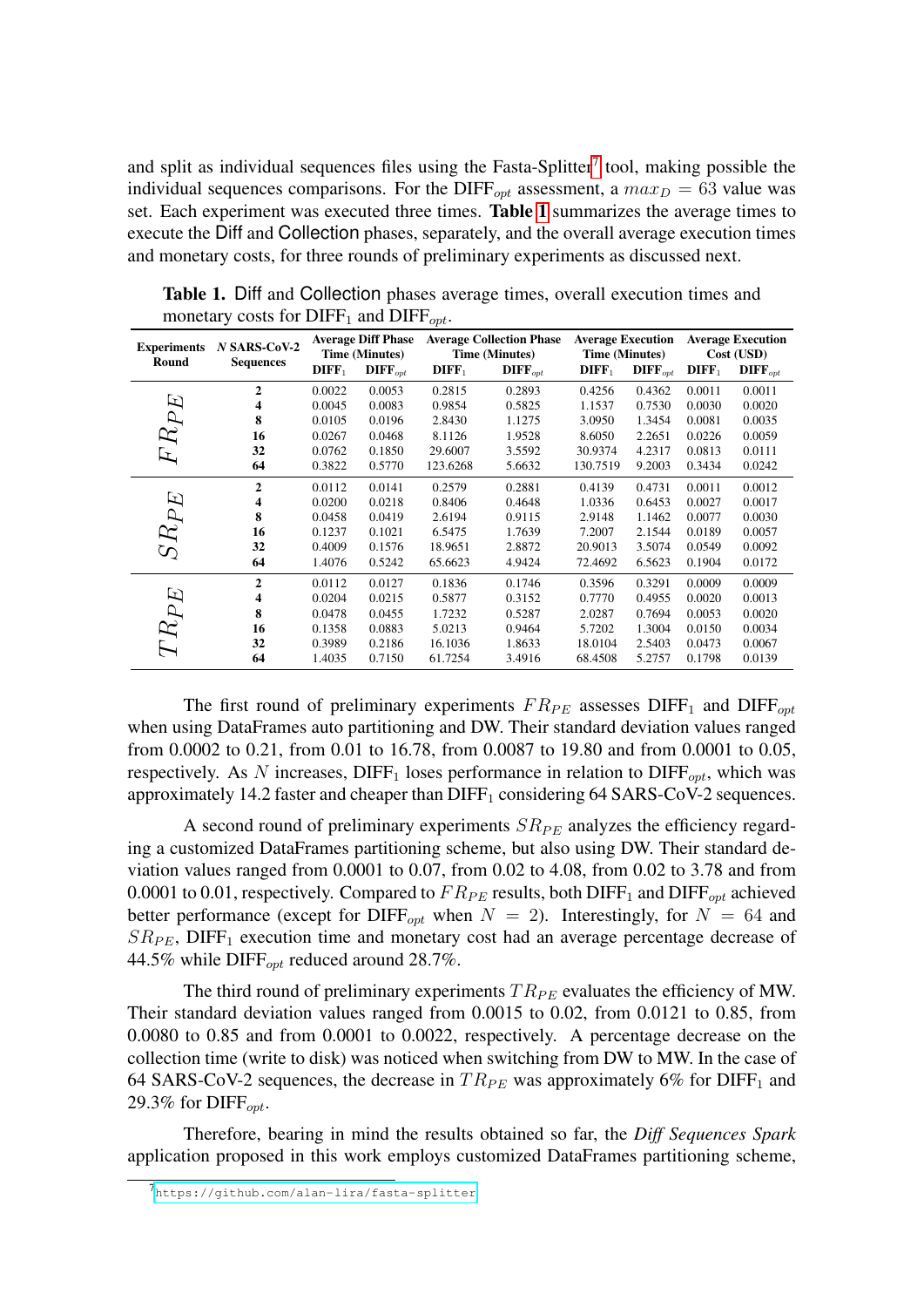$\text{DIFF}_{opt}$  during the Diff phase and Merged Write (MW) during the Collection phase.

### <span id="page-8-0"></span>5. Diff Sequences Spark Application on Amazon EC2

Amazon EC2 offers a wide variety of virtual instance types which are optimized suited to different use cases. These instances consist of various combinations of CPU, memory, storage, and network capacity. In EC2, the user can select the following instance types to run an application: (i) general purpose, (ii) compute optimized, (iii) memory optimized, (iv) accelerated computing and (v) storage optimized. As shown previously, the execution time of the *Diff Sequences Spark* application is dominated mainly by: the Diff phase, which executes the tasks predominantly in memory (memory intensive); and the Collection phase that is disk intensive. Thereby, this work executed the *Diff Sequences Spark* application using the instances as seen in Table [2](#page-8-1). All selected instances are from the us-east-1a region with a x86<sub>-64</sub> processor and they are available on the spot market, costing less than 0.50 USD per hour on the on-demand market. The work developed here aims to analyze the benefits of executing *Diff Sequences Spark* application on different types of both spot and on-demand instances. Wherefore, this experimental evaluation also has the objective to indicate some relevant metrics for memory and disk intensive Spark applications for future deeper analysis.

| Optimization   | Instance      | <b>Number</b>  | <b>Memory</b> | <b>Storage</b>   | <b>Network</b> | Cost per Hour (USD) | <b>Spot</b> |
|----------------|---------------|----------------|---------------|------------------|----------------|---------------------|-------------|
| Family         | <b>Name</b>   | of vCPUs       | (GiB)         | <b>Type</b>      | Speed (Gbps)   | <b>On-Demand</b>    |             |
| <b>Memory</b>  | r5.xlarge     | 4              | 32            | <b>EBS</b>       | Up to $10$     | 0.2520              | 0.1374      |
|                | r5dn.xlarge   | $\overline{4}$ | 32            | 1x 150 NVMe SSD  | Up to $25$     | 0.3340              | 0.1232      |
|                | z1d.xlarge    | 4              | 32            | 1x 150 NVMe SSD  | Up to $10$     | 0.3720              | 0.1116      |
| <b>Storage</b> | i3en.xlarge   | 4              | 32            | 1x 2500 NVMe SSD | Up to $25$     | 0.4520              | 0.1356      |
|                | $h1.2x$ large | 8              | 32            | 1x 2000 HDD      | Up to $10$     | 0.4680              | 0.1404      |
|                | $d3$ .xlarge  | 4              | 32            | 3x 2000 HDD      | Up to $15$     | 0.4990              | 0.1497      |

<span id="page-8-1"></span>Table 2. EC2 VMs selection: memory and storage optimized instances.

## 5.1. Computational Results

In these experiments, one instance was set as Spark Driver (Master) and another eight instances as Spark Workers. The instances features are those in Table [2](#page-8-1). A Spark 3.1.2 standalone cluster in client deploy mode was set up and the following job submit options were defined for all instances: 8 Executors (1 per Worker node), 29 GiB Memory per Executor and 32 Cores in total (4 Cores per Executor). The experiments were carried out considering the entire 540 South America SARS-CoV-2 nucleotide sequences ( $N = 540$ ) and  $max_D = 63$ . Each experiment was executed three times.

The first round of the main experiments  $FR_{ME}$  compared the execution times and monetary costs considering all the virtual instance types. Table [3](#page-9-0) summarizes the average (Avg) execution times and monetary costs obtained when launching Workers using spot instances. Their standard deviation (SD) values ranged from 0.72 to 5.76 and from 0.02 to 0.15, respectively. Furthermore, r5.xlarge instance results were used as baseline to calculate the relative percentage changes obtained from the other instances' execution. Table [4](#page-9-1) shows the average (Avg) execution monetary costs and the cost percentage changes when switching all Spark Workers from on-demand to spot instances. Their standard deviation (SD) values ranged from 0.05 to 0.39 and from 0.02 to 0.15, respectively. As can be seen in Table [3](#page-9-0), z1d.xlarge, a memory optimized instance, produced the best results regarding both execution time and financial cost, while h1.2xlarge produced the worst ones.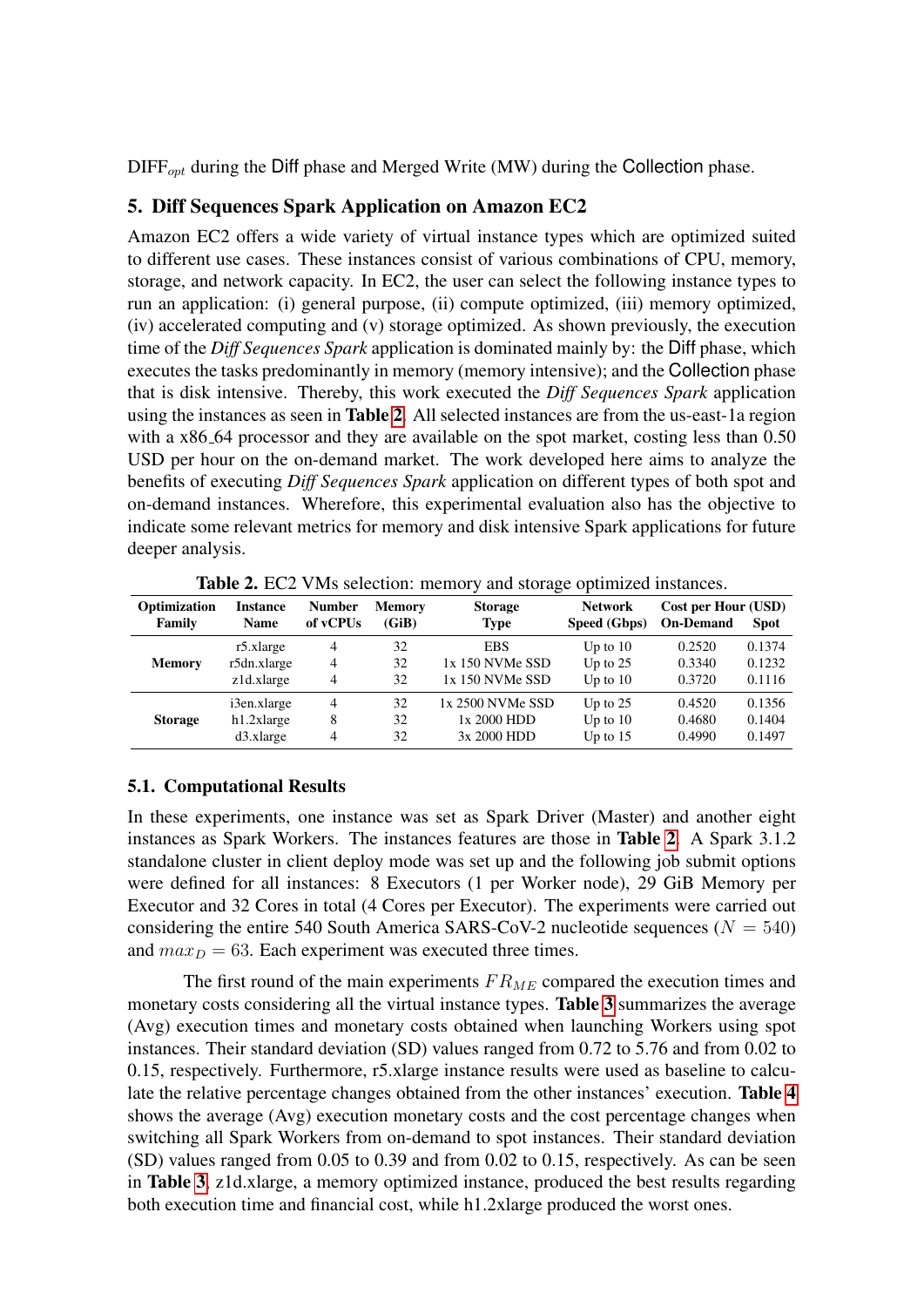| <b>Instance</b><br><b>Name</b> | <b>Execution Time (Minutes)</b><br><b>SD</b><br>Avg |        | Avg    | <b>Execution Cost (USD)</b><br><b>SD</b> | <b>Percentage Change</b><br>Time<br>Cost |              |  |  |
|--------------------------------|-----------------------------------------------------|--------|--------|------------------------------------------|------------------------------------------|--------------|--|--|
| r5.xlarge                      | 174.6113                                            | 3.0408 | 3.9322 | 0.0685                                   | $0\%$                                    | $0\%$        |  |  |
| r5dn.xlarge                    | 174.3515                                            | 1.0521 | 3.8346 | 0.0231                                   | $-0.1487\%$                              | $-2.4820\%$  |  |  |
| z1d.xlarge                     | 135.1479                                            | 1.9064 | 2.8489 | 0.0402                                   | $-22.6007\%$                             | $-27.5494\%$ |  |  |
| i3en.xlarge                    | 169.0511                                            | 5.7611 | 4.3300 | 0.1476                                   | $-3.1843\%$                              | $+10.1164\%$ |  |  |
| h1.2xlarge                     | 201.6883                                            | 1.1435 | 5.3488 | 0.0303                                   | $+15.5070\%$                             | $+36.0256%$  |  |  |
| d3.xlarge                      | 165.1419                                            | 0.7194 | 4.6697 | 0.0203                                   | $-5.4231\%$                              | $+18.7554\%$ |  |  |

<span id="page-9-0"></span>**Table 3.**  $FR_{ME}$ : Averages of execution times and costs.

**Table 4.**  $FR_{ME}$ : Averages of on-demand and spot execution costs.

<span id="page-9-1"></span>

| <b>Instance</b><br><b>Name</b> | Avg     | <b>On-Demand</b><br><b>Execution Cost (USD)</b><br><b>SD</b> | <b>Spot</b><br><b>Execution Cost (USD)</b><br>Avg | $\%$ Cost<br><b>Change</b> |              |
|--------------------------------|---------|--------------------------------------------------------------|---------------------------------------------------|----------------------------|--------------|
| r5.xlarge                      | 6.6003  | 0.1149                                                       | 3.9322                                            | 0.0685                     | $-40.4239%$  |
| r5dn.xlarge                    | 8.7350  | 0.0527                                                       | 3.8346                                            | 0.0231                     | $-56.1007\%$ |
| z1d.xlarge                     | 7.5413  | 0.1064                                                       | 2.8489                                            | 0.0402                     | $-62.2226%$  |
| i3en.xlarge                    | 11.4617 | 0.3906                                                       | 4.3300                                            | 0.1476                     | $-62.2220%$  |
| h1.2xlarge                     | 14.1585 | 0.0803                                                       | 5.3488                                            | 0.0303                     | $-62.2219%$  |
| d3.xlarge                      | 12.3609 | 0.0538                                                       | 4.6697                                            | 0.0203                     | $-62.2220%$  |

The second round of main experiments  $SR_{ME}$  aims to present the impact of Spark Workers spot instances revocations over execution times and monetary costs of the two best instances, one for each optimization family, in terms of cost-benefit that were obtained of  $FR_{ME}$ : z1d.xlarge and i3en.xlarge. Their respective previous results (with no instances revocation) were used as baseline for the following spot instances revocation scenarios comparisons:  $RS_1$ : two Spark Workers revoked after 30 minutes of execution;  $RS_2$ : two Spark Workers revoked after 60 minutes of execution;  $RS_3$ : two Spark Workers revoked after 120 minutes of execution time. Table [5](#page-10-5) summarizes the average (Avg) execution times and monetary costs considering these scenarios. Their standard deviation (SD) values ranged from 1.48 to 5.76 and from 0.03 to 0.15, respectively. The time and cost percentage changes are also presented for each instance, considering their respective baseline values. As it can be noticed, the fewer Workers available, the longer *Diff Sequences Spark* application run. The  $RS<sub>1</sub>$  revocation scenario had the biggest increase of average execution times for both z1d.xlarge and i3en.xlarge instances, 4.19% and 8.67% respectively, meaning that the application performed better when there were more Workers executing the first hundreds DataFrames comparisons, as they were typically larger. On the other hand, Workers revocations on  $RS<sub>3</sub>$  (near the end of execution) did not cause a big increase of average execution time for i3en.xlarge instance (4.07%), which can be explained by smaller DataFrames comparisons. Interestingly, z1d.xlarge obtained 1.64% average execution time reductions for  $RS<sub>3</sub>$ , possibly because performed more Diffs during the first hour of execution (1114 Diffs on average) compared to the no-revocation scenario (1084 Diffs on average), somewhat compensating the Workers revocation near the end of execution. Regarding execution costs, all revocation scenarios caused cost reductions.  $RS_1$ had the greatest reductions: 10.28% and 23.77% for z1d.xlarge and i3en.xlarge instances, respectively. The relatively small size of SARS-CoV-2 nucleotide sequences may be the reason for this cost savings when losing Workers, as, in the no-revocation scenario, Spark must have spent more time creating, scaling and managing tasks than the Workers spent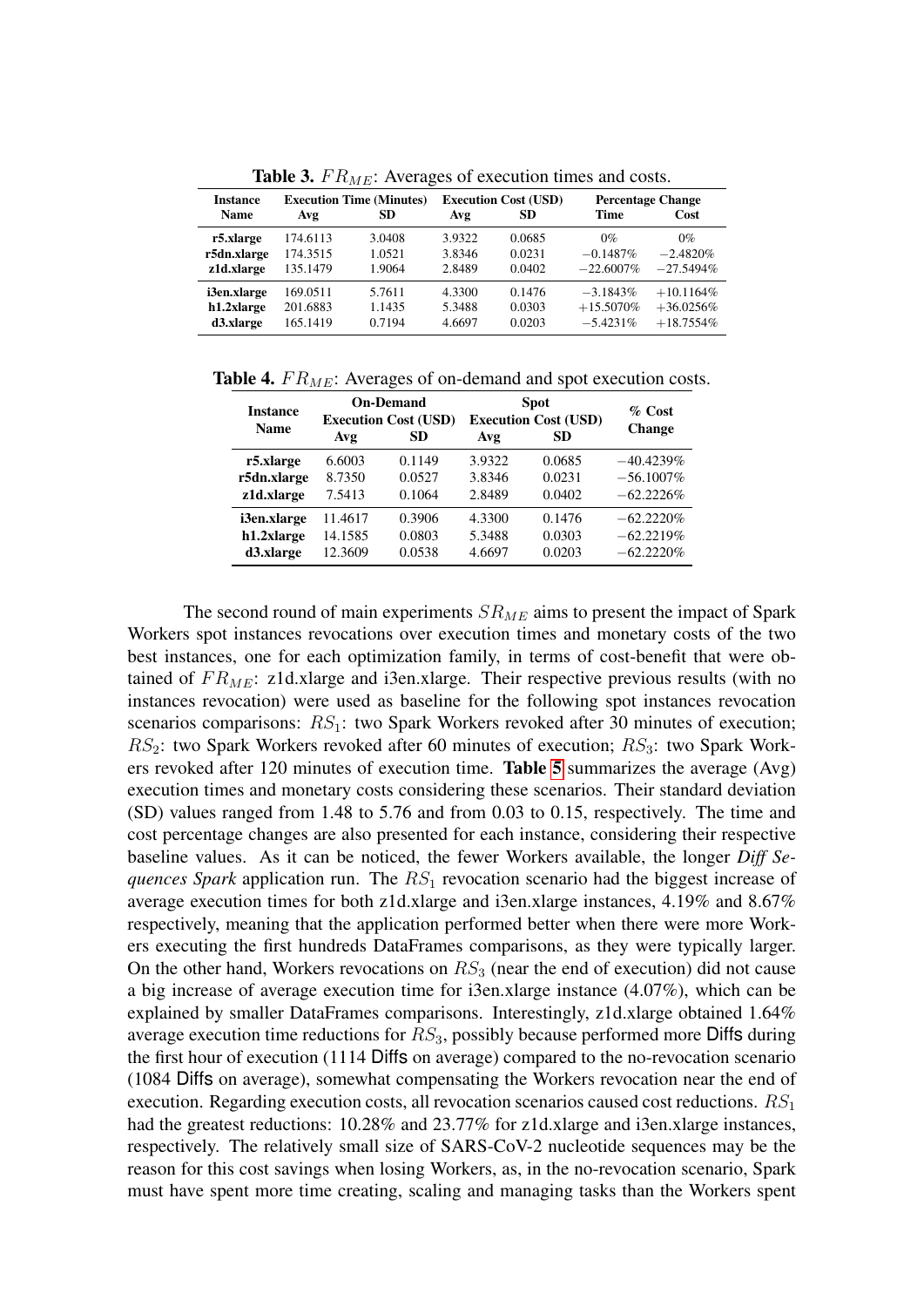doing the task computation itself. Knowing that  $RS<sub>1</sub>$  is the worst revocation scenario, nevertheless using the spot instances allowed 66.11% and 71.20% average execution cost savings for z1d.xlarge and i3en.xlarge spot instances, respectively, while their respective average execution times increased only 4.19% and 8.67%, in comparison with their ondemand instances prices market. Finally, memory optimized instances presented better execution times and financial costs than the storage optimized ones, and, particularly, the z1.xlarge instance outperformed all the other selected instances.

<span id="page-10-5"></span>

| <b>Instance</b> | <b>Revocation</b> | <b>Execution Time (Minutes)</b> |        | <b>Execution Cost (USD)</b> |        | <b>Percentage Change</b> |              |
|-----------------|-------------------|---------------------------------|--------|-----------------------------|--------|--------------------------|--------------|
| <b>Name</b>     | <b>Scenario</b>   | Avg                             | SD     | Avg                         | SD     | Time                     | Cost         |
|                 | None              | 135.1479                        | 1.9064 | 2.8489                      | 0.0402 | $0\%$                    | $0\%$        |
| z1d.xlarge      | $RS_1$            | 140.8041                        | 1.5435 | 2.5560                      | 0.0268 | $+4.1851\%$              | $-10.2811\%$ |
|                 | RS <sub>2</sub>   | 139.2890                        | 1.6629 | 2.6413                      | 0.0289 | $+3.0641\%$              | $-7.2870%$   |
|                 | RS <sub>3</sub>   | 132.9266                        | 5.0956 | 2.7540                      | 0.0885 | $-1.6436%$               | $-3.3311\%$  |
|                 | None              | 169.0511                        | 5.7611 | 4.3300                      | 0.1476 | $0\%$                    | $0\%$        |
|                 | $RS_1$            | 183.7072                        | 2.0837 | 3.3008                      | 0.0362 | $+8.6696%$               | $-23.7690\%$ |
| i3en.xlarge     | RS <sub>2</sub>   | 177.4600                        | 1.4847 | 3.3039                      | 0.0258 | $+4.9741%$               | $-23.6974\%$ |
|                 | RS <sub>3</sub>   | 175.9235                        | 2.9039 | 3.5004                      | 0.0504 | $+4.0652%$               | $-19.1593%$  |

**Table 5.**  $SR_{ME}$ : Average execution and financial costs in several Worker spot instances revocations scenarios.

#### <span id="page-10-2"></span>6. Conclusions and Future Directions

Aiming to analyze the execution of Spark applications with reasonable time and cost in a public cloud, this work proposed the *Diff Sequences Spark* application. When using memory and storage optimized spot instances without any revocations, reductions of up to 22.60% of the average execution time and up to 62.22% of the average monetary cost were observed compared to their respective on-demand instances for the study case of 540 SARS-CoV-2 all-against-all sequences comparison. Nonetheless, on the worst tested spot revocation scenario, it was possible to reduce the monetary cost in 10.28% and 23.77% respectively for the z1d.xlarge and i3en.xlarge instances, while their respective execution times slightly increased to 4.19% and 8.67%, benefiting from the low overhead fault tolerance Spark framework. The experiments also showed cost-benefit of running it on the memory optimized instances, most outstanding being z1d.xlarge. As future directions, considerations on data input variations (*i.e.*, size and quantity of biological sequences), worker nodes and executors per worker, as well as VMs resources metrics (*e.g.*, IOPS, bandwidth) will allow better analysis of the performance and of the scaling bounds for Spark applications in the cloud.

#### References

- <span id="page-10-3"></span>[Armbrust et al. 2016] Armbrust, M., Bateman, D., Xin, R., and Zaharia, M. (2016). Introduction to spark 2.0 for database researchers. In *SIGMOD '16*, page 2193–2194.
- <span id="page-10-1"></span>[Brum et al. 2021] Brum, R., Sousa, W., Melo, A., Bentes, C., Castro, M. C., and Drummond, L. (2021). A fault tolerant and deadline constrained sequence alignment application on cloud-based spot GPU. In *27th EuroPar Conference, to appear*.
- <span id="page-10-0"></span>[de Oliveira et al. 2021] de Oliveira, D., Porto, F., Boeres, C., and de Oliveira, D. (2021). Towards optimizing the execution of spark scientific workflows using machine learningbased parameter tuning. *CCPE*, 33(5):e5972.
- <span id="page-10-4"></span>[Durbin et al. 1998] Durbin, R., Eddy, S., Krogh, A., and G., M. (1998). *Biological sequence analysis*. Cambridge University Press.